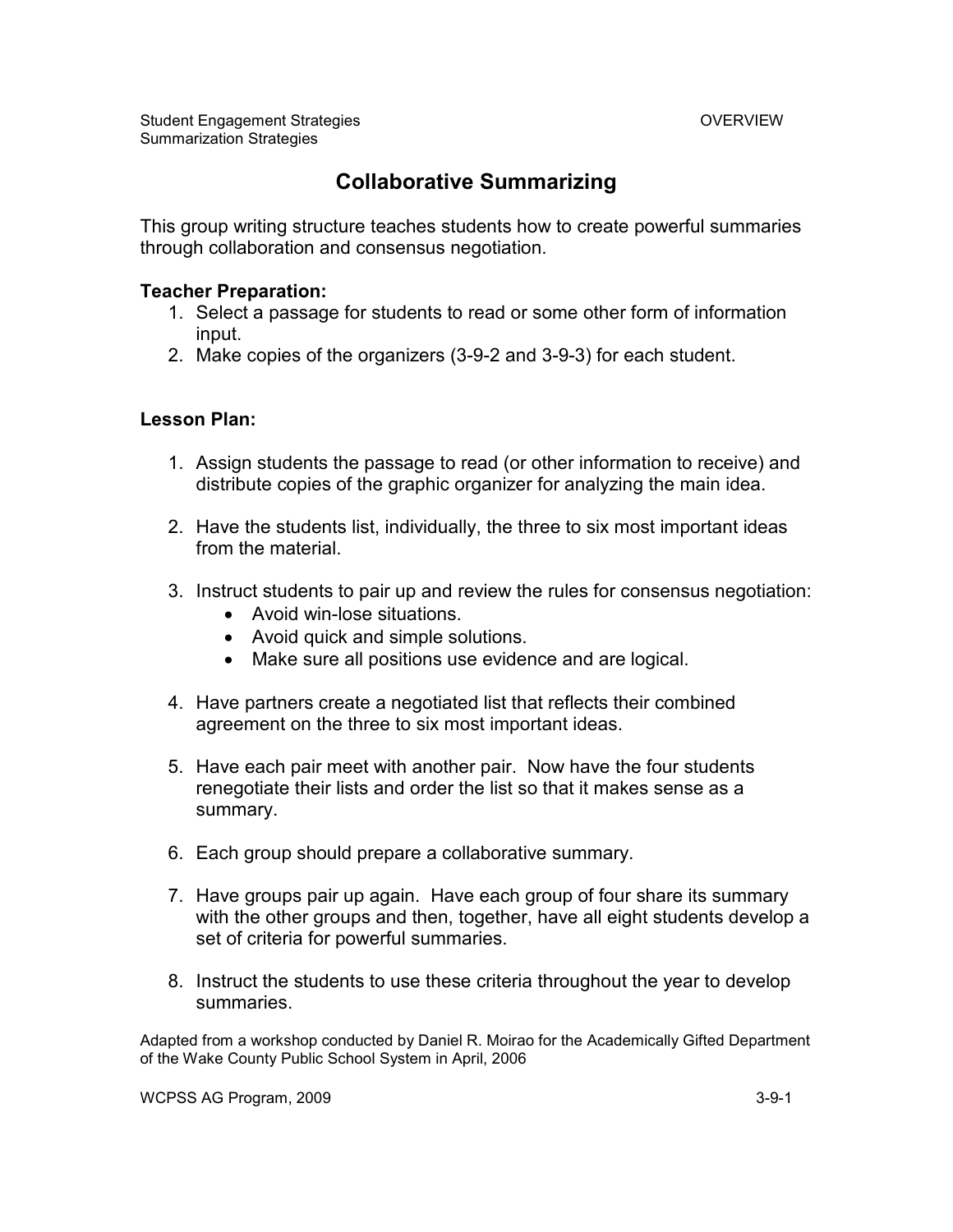Student Engagement Strategies **HANDOUT** Summarization Strategies

| My Ideas  | My Partner's Ideas |
|-----------|--------------------|
|           |                    |
|           |                    |
|           |                    |
|           |                    |
|           |                    |
|           |                    |
|           |                    |
|           |                    |
|           |                    |
|           |                    |
|           |                    |
|           |                    |
| Our Ideas |                    |
|           |                    |
|           |                    |
|           |                    |
|           |                    |
|           |                    |
|           |                    |
|           |                    |
|           |                    |
|           |                    |
|           |                    |

## **Collaborative Summarizing**

Adapted from a workshop conducted by Daniel R. Moirao for the Academically Gifted Department of the Wake County Public School System in April, 2006 WCPSS AG Program, 2009